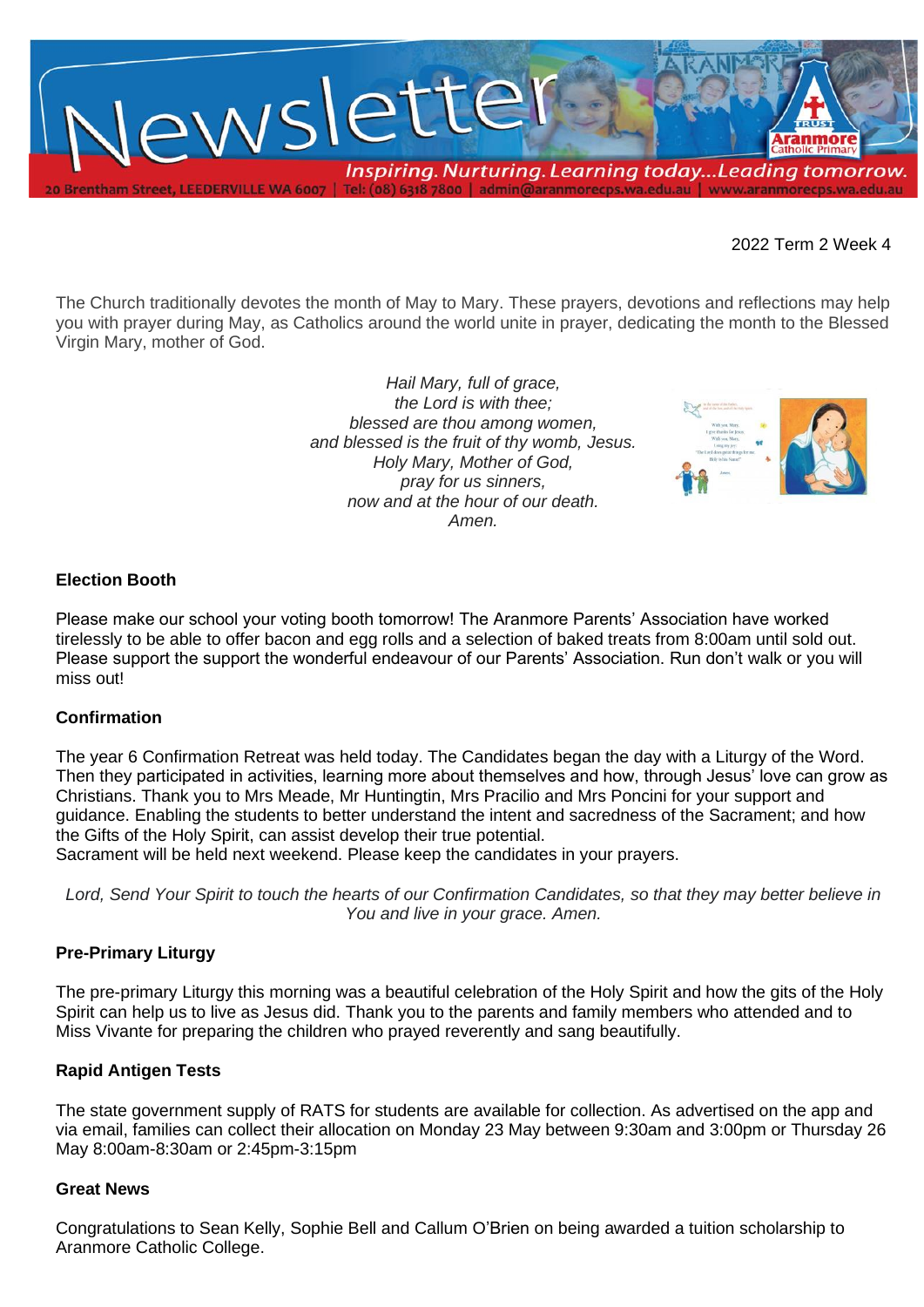## **NAPLAN**

Should your child have missed a NAPLAN test they will be able to complete these in Week 5. The testing window has been extended until Friday 27 May. Make up tests will be scheduled by the school to ensure students complete all required tests.

### **SEDA Incursion**

A huge thanks to the SEDA Teachers and Students (Staff and Educational Development Association) for delivering their Cricket based clinics to all our students yesterday. All the children thoroughly enjoyed the activities which focused on developing their skills in throwing, batting and catching.

At Aranmore **supervision of students** begins at 8:10am and concludes at 3:20pm each day. We ask that parents make use of Gumtrees out of school hours care if you require assistance earlier or later in a day.

The school app is another MUST have. This app is used to quickly inform parents and carers of important information. Don't forget to turn 'notifications' on so that you don't miss a message. Please download from either from the App Store or Play Store.

Please refer to the website or the app calendar for the latest term dates. Due to current restrictions, lots of changes have been made.

In the best interests of looking after children safely, the following child protection matter is in place: Bathroom and toilet facilities are available for all visitors to school in the administration area. **All adults, siblings and visitors must use the facilities available in the administration area. Parents are not able to accompany their child to student toilets.**

### **Important Dates**

- 23 May PUPIL FREE day
- 24 May Year 3 Liturgy, Our Lady Help of Christians Feast Day, parents/caregivers are welcome
- 26 May Sorry Day
- 27 May 2R National Reconciliation Reflection, parents/caregivers welcome
- 28 May Confirmation 6:30pm
- 1 June Holy Communion Parent Workshop 6pm, Parish
- 3 June Holy Communion Retreat
- 2R Assembly
- 5 June Pentecost Sunday
- 6 June WA Day Public Holiday
- 7 June PUPIL Free & STAFF FREE Day

Jonnine Lamborne **Principal** Be A Mercy Kid

## **Curriculum**



# EDUCATION PERFECT LANGUAGE CHAMPIONSHIPS 2022

Congratulations to all students at Aranmore Catholic Primary in Years 4, 5, and 6, that were able to participate in Education Perfect's World Championships Competition. Students competed against their peers from around the world for rankings and prizes.

Student achievements at Aranmore Catholic Primary for 2022 are:

- 4 Gold Awards: Lara Iacovantuono, Sofia Mamsom Araujo, Alice Dimcing, Taj Franklin.
- 2 Silver Awards: Cohen Mounsey, Finn Rayner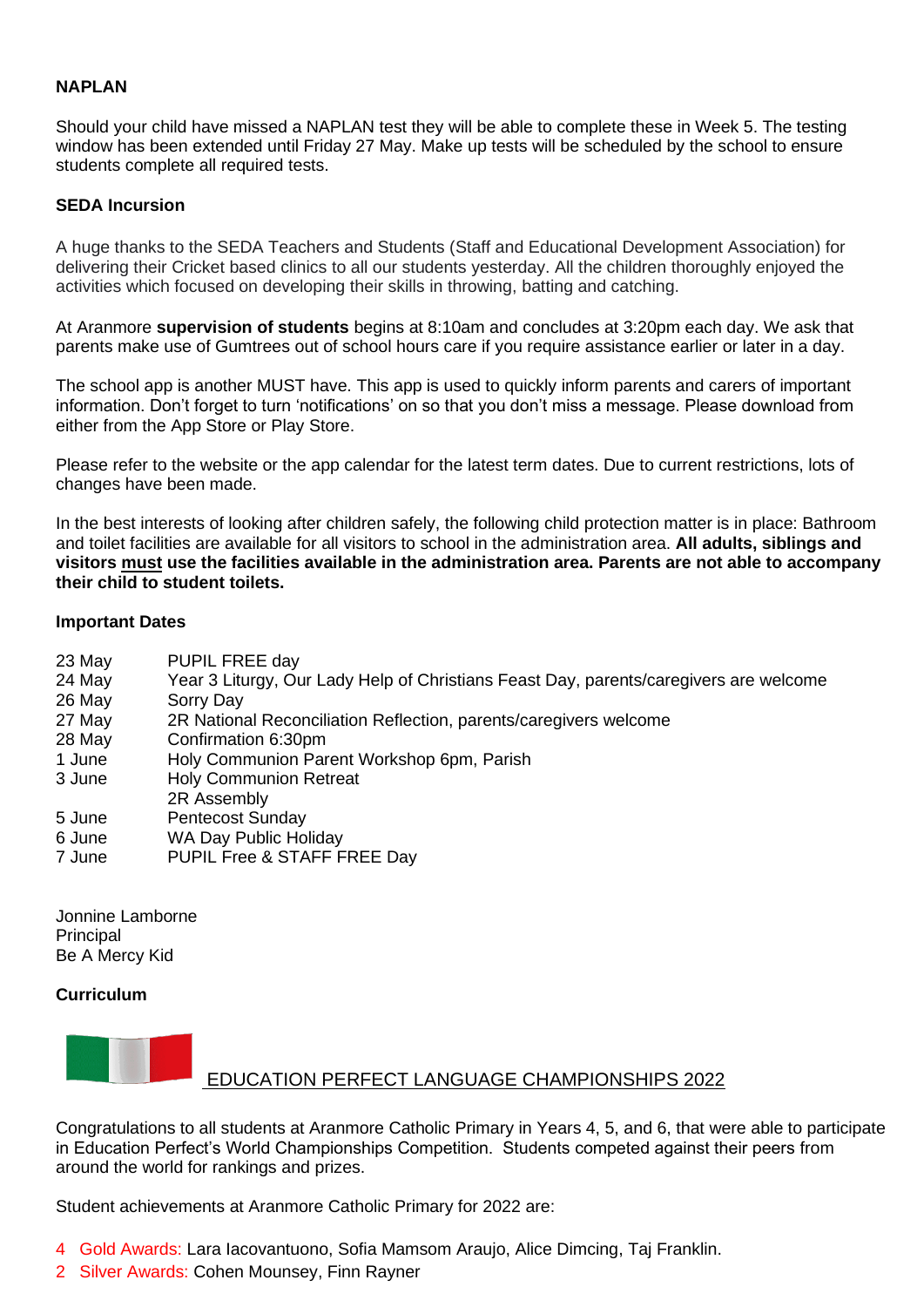# 4 Credit Awards: Rocco Franchina, Daniel Arnasiewicz, Tenzin Dorjee, Ryan Kazandzis

# Well done to everyone! BRAVISSIMI to all! Your commitment to learning is outstanding!

### Natascia Morlotti - Italian Teacher



### **Sport**

### Aranmore Swimming Club

It was so pleasing to see so many keen swimmers back for the second week with the Aranmore Swimming Club. It was also nice to welcome a few new faces to the pool and we hope to see you all back next week. We are gradually building our swimming fitness back; It's forecast for another warm day next Tuesday, so we will swim in the dive pool for the first half of the session, and then spend some time practicing our dives in the 50m pool. Hope to see you all there next week. Coach Allison

## **Community News**

Understanding John's Gospel:

The Council for Catholic Women Perth warmly invite you to hear Dr Mary Coloe PVBM at two free events in Perth.

- Mary is a Presentation sister and a professor of New Testament Studies at Yarra Theological Union. Her primary focus in teaching and writing is the Gospel of John. An inspiring and informative speaker, Mary explores John's positive message that affirms life and speaks to the heart of human desire. RSVP by Thursday 9 June to Kerry at kerrymacfarlane 2@gmail.com/ or 0400 886 835.
- The Passion Gospel of John Friday 10 June 6-8.30pm at James Nestor Hall Catholic Education Office 50 Ruislip St West Leederville, WA. Gather at 5.30pm for light refreshments. Understanding The Woman at the Well Story - Saturday 11 June 9.30am -12 noon at Treacey Hall, Iona Presentation College Junior School Campus. Enter from 43 Victoria Street, Mosman Park (Next to Playing Courts and opposite Cafe).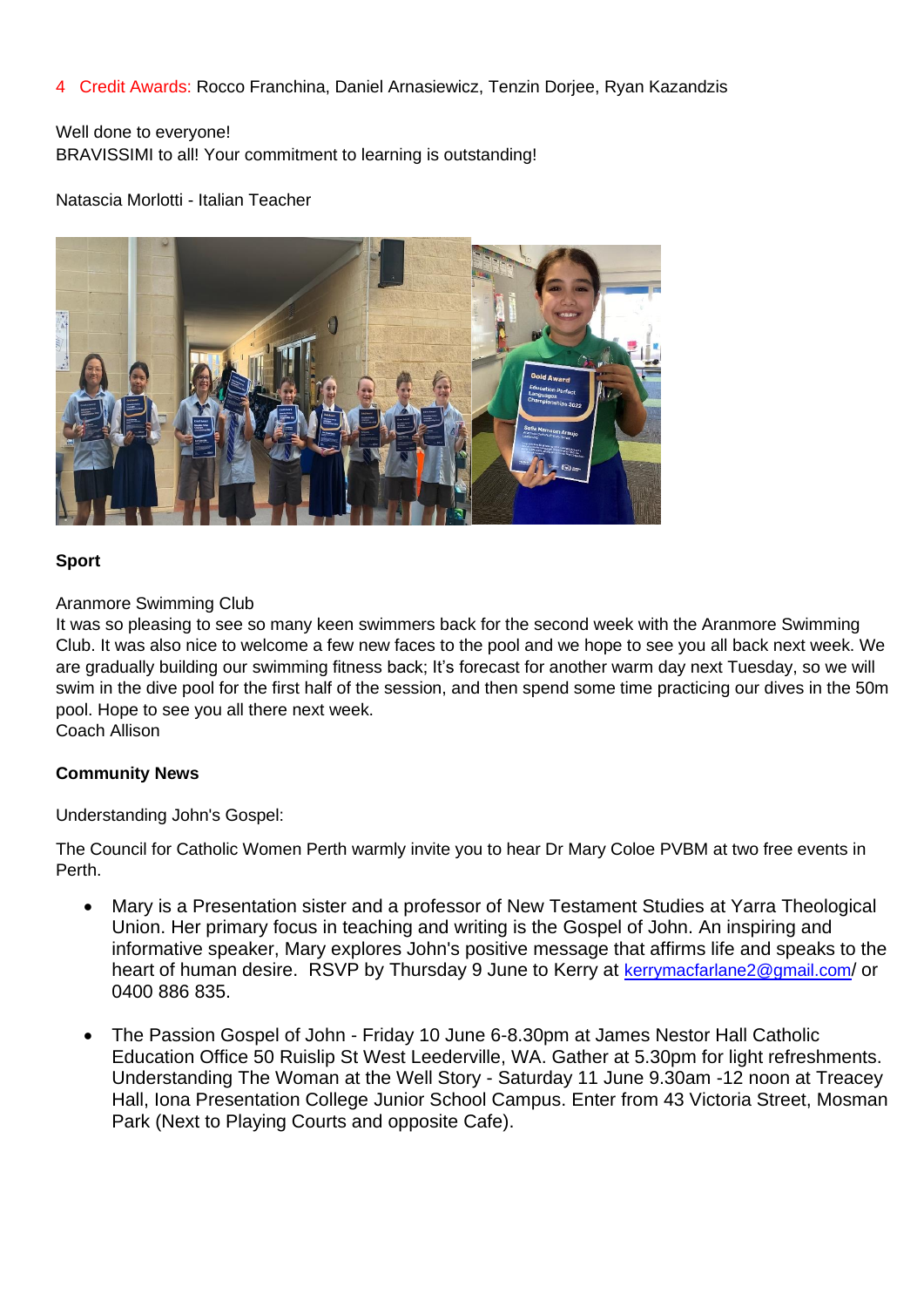